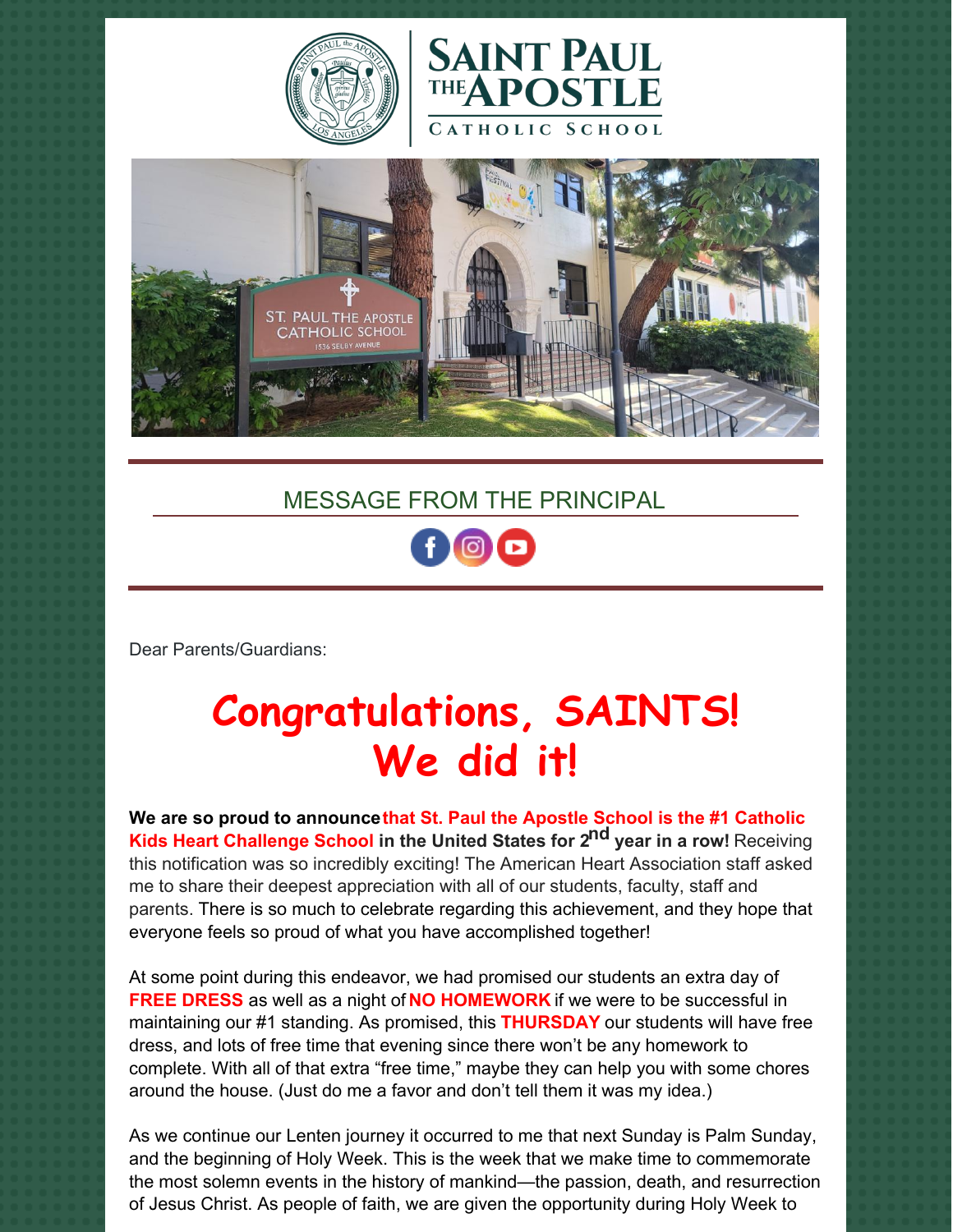reflect on the supreme sacrifice that was made on our behalf.

#### *"For God so loved the world that He gave His only begotten Son, to the end that all who believe in Him should not perish, but have eternal life." –John 3:16*

Our world has experienced so much pain, tribulation and loss since the beginning of the pandemic in 2020. I have heard so many people comment that life will never be the same again. So many of us have "buried" the many things that we once enjoyed and always took for granted. But in doing so, we now have the burden of carrying these heavy "graves" within our souls and hearts. When attending Mass every Sunday morning, I notice that it is much less crowded than it used to be. It makes me wonder what has affected our lives so much that our love for God has grown cold? We really need to rely upon our faith now more than ever. In what ways is our devotion to Christ and His church less than wholehearted? And why?

Jesus stands at the tombs of our lives where we have buried hope and possibility, trust and faith. As surely as Jesus arose from the dead, He now reawakens within us the possibility of hope. Are we willing to make room in our lives for new beginnings and that which we have given up on? Are we willing to spend our energy on living life to the fullest rather than grieving what has been lost? Wherever Holy Week leads you, celebrate life. Remember that God can, and will, bring the dead back to life. May the remainder of your Lenten journey be a time for meaningful reflection and quiet joy.

Peace and Blessings,

Crystal Pinkofsky **Principal** 

## **ANNOUNCEMENTS**

#### **SPA FAMILY BADGES**

In order to increase security on our SPA campus, we will soon be requiring all visitors to wear a badge to enter the school campus. This requirement will include morning drop-off, during the school day, afternoon pick-up, After School Care pick-up, and athletic events. Each family can receive up to three badges to assign to the family members and caretakers who most frequently need to come on campus. You will receive more detailed information about this new policy and procedures later this month.



The first step in the process will be to complete the Family Badge Information Form that will be sent to you soon. In addition to providing some basic information, you will also need to upload a photo of anyone who will be needing a Family Badge.

When completed, your family badges will be given to your oldest or only child to take home. Use of the badges will be required beginning Monday, May 2nd. If you have any questions or concerns, please contact Mayora Hiney at **[mhiney@sp-apostle.org](mailto:mhiney@sp-apostle.org)**.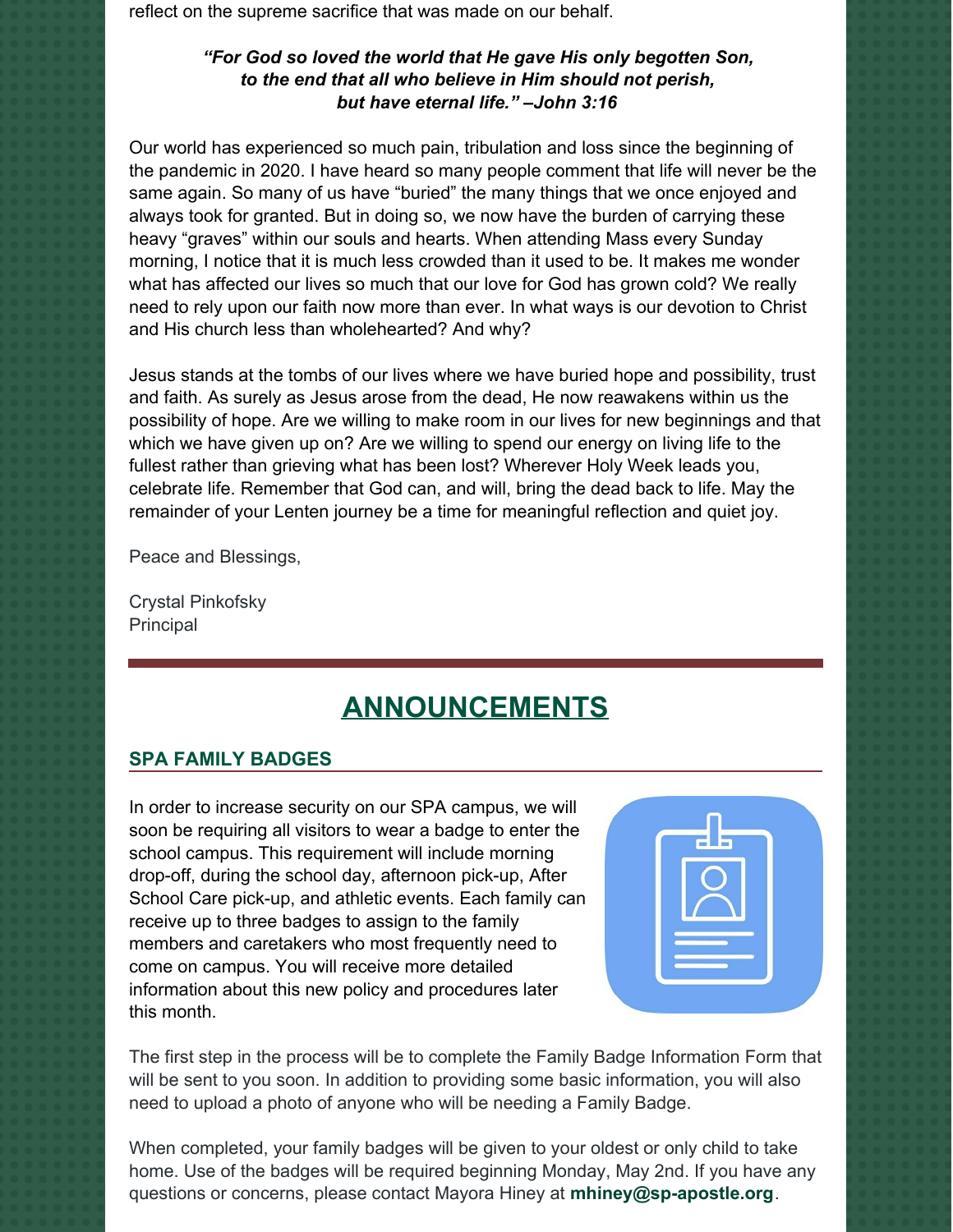#### **SPA CARPOOL SURVEY!**



Who wouldn't love a day or two or three off from driving to and from school every week? And particularly now, who wouldn't want to save money on gas and time sitting in LA traffic? If these questions have your attention, we've got a solution for you. Saint Paul's is launching a carpool portal to connect fellow SPA families that live near each other and want to carpool. Carpooling is not only easy on you, the environment, and your fellow Angelenos, it's also great for your kids. Carpooling is a wonderful way for kids to make new friends, learn to compromise, be flexible, and share. If you are interested, please complete the linked google

form and we will sort the demographic information and send you a list of families in your area that want to try carpooling.

#### **SPA [Carpool](https://docs.google.com/forms/d/e/1FAIpQLScLjqBrzKfE7m43iTeH7YdU1iFhmNZ5jjmI9xPf6nOF9dnMSQ/viewform) Survey**

By the end of the year, we hope to have a carpool portal up so families can use it at any time. Thank you for your interest!

#### **SPA BUSINESS BREAKFAST**

The St. Paul the Apostle Business Breakfast group will meet again on Tuesday April 12, at John O'Groats at 8:00 a.m. This month, Josh Rebholz, a SPA dad and Sr. Associate Athletic Director at UCLA, will speak about UCLA and collegiate athletics. The first 20 guests to RSVP will have their breakfast sponsored by All World Communications! Please sign up using the link below.



#### **<https://www.signupgenius.com/go/10c0c4baaa928aaf49-spabusiness2>**

#### **SPA CHESS TOURNAMENT**

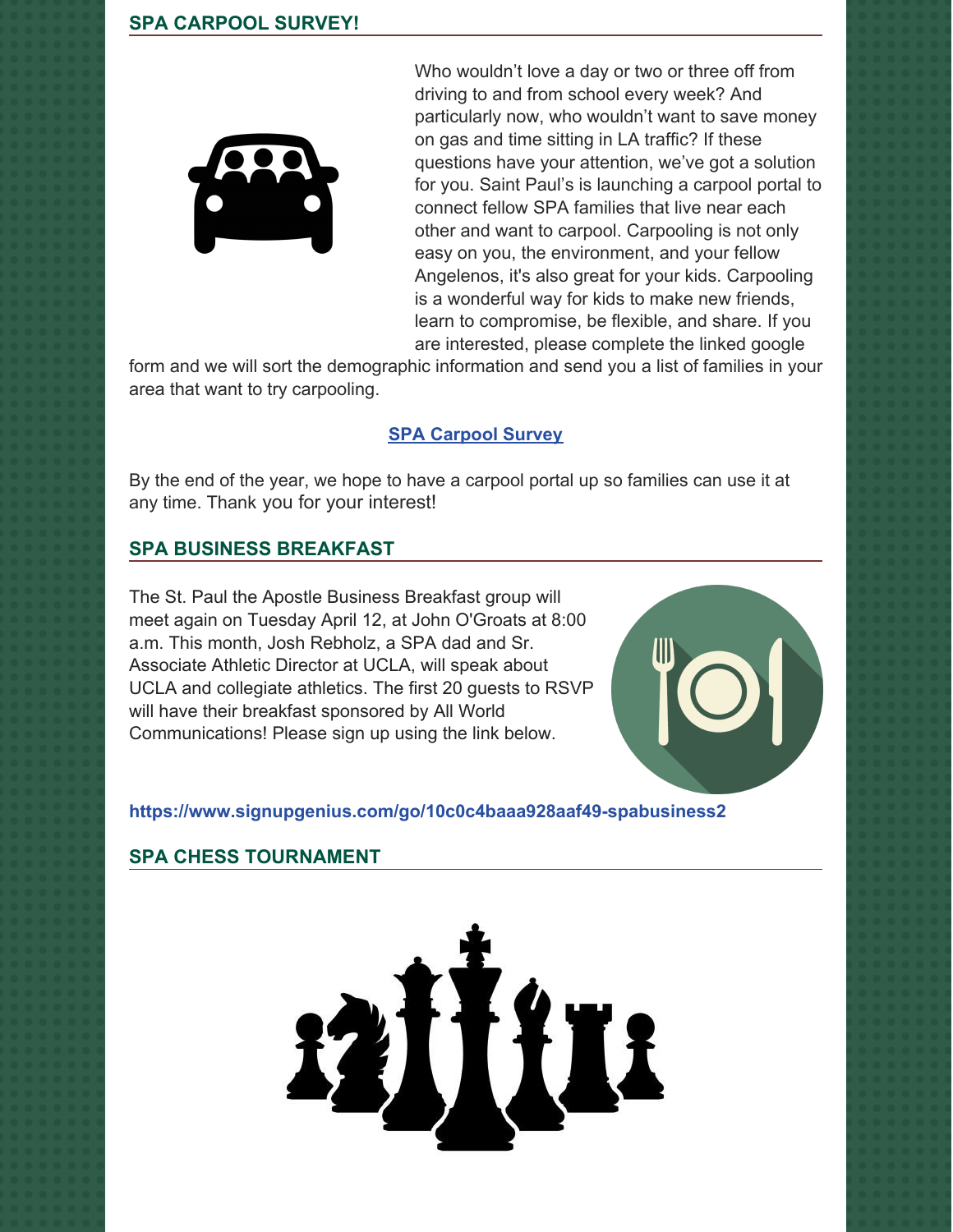The SPA Chess Club and Chess Master Ms. Ivona are hosting a Chess Tournament for SPA students on Friday, April 29, at 1:00 p.m. in the gym. All players are welcome, beginners through advanced. Trophies will be awarded to the top two students in each group. The registration fee includes lunch and a medal. We look forward to playing chess with you and crowning our student champions! To register, email Ms. Ivona at **[chess4successla@gmail.com](mailto:chess4successla@gmail.com)**.

#### **SPA FUNDRAISER FOR UKRAINE**



Our students received a flyer that detailed our fundraising plan to assist the people of Ukraine. Our goal is two-fold: to help our students understand and appreciate all the simple things we have and enjoy on a daily basis (and often take for granted), and assist the Ukrainians as they struggle to obtain basic items like food, clothing, a bed to sleep in, and medical care. It is our hope that our students will reflect upon one square of information each day, and contribute what they can (usually 25 cents) so that we can help other families obtain those same things. Students will be asked to bring their donations to school on Monday, April 25, when we return from Easter vacation. All donations received will be sent to Catholic Relief Services. Thank you, in advance, for your support of this special and meaningful project.

#### **UKRAINE [FUNDRAISER](https://school.sp-apostle.org/wp-content/uploads/2022/03/I-Am-Blessed-Ukraine-Fundraiser.pdf) FLYER**

#### **SPA COVID TESTING**



Our next round of COVID testing for all faculty, staff and students will be held **this Wednesday, April 6th.** The **ONLY** document your children will need to have is a dated and signed copy of the **COVID-19 Patient Test Request Form.**

**Please note that students in grades 4 – 8 may receive the NOSTRIL swab or NASAL swab. If this is the type of COVID test you want for your child, just check either one of those boxes on the form, otherwise he/she will receive the MOUTH swab.**

When completing the Patient Request Form, please remember to **include your email address** so that the results of the lab test can be sent directly to you, as well as Nurse Anderson. **We strongly suggest that you TYPE the requested information onto the form so that everything—including your email address—is legible**. Keep in mind that we are not using a "rapid" test, so we should expect to receive the results in approximately 24 hours. If you have not received the results by then, please contact the lab or Nurse Anderson. Any measures that we can take to help keep our community safe is well worth the effort. Thank you for your cooperation regarding this very important matter!